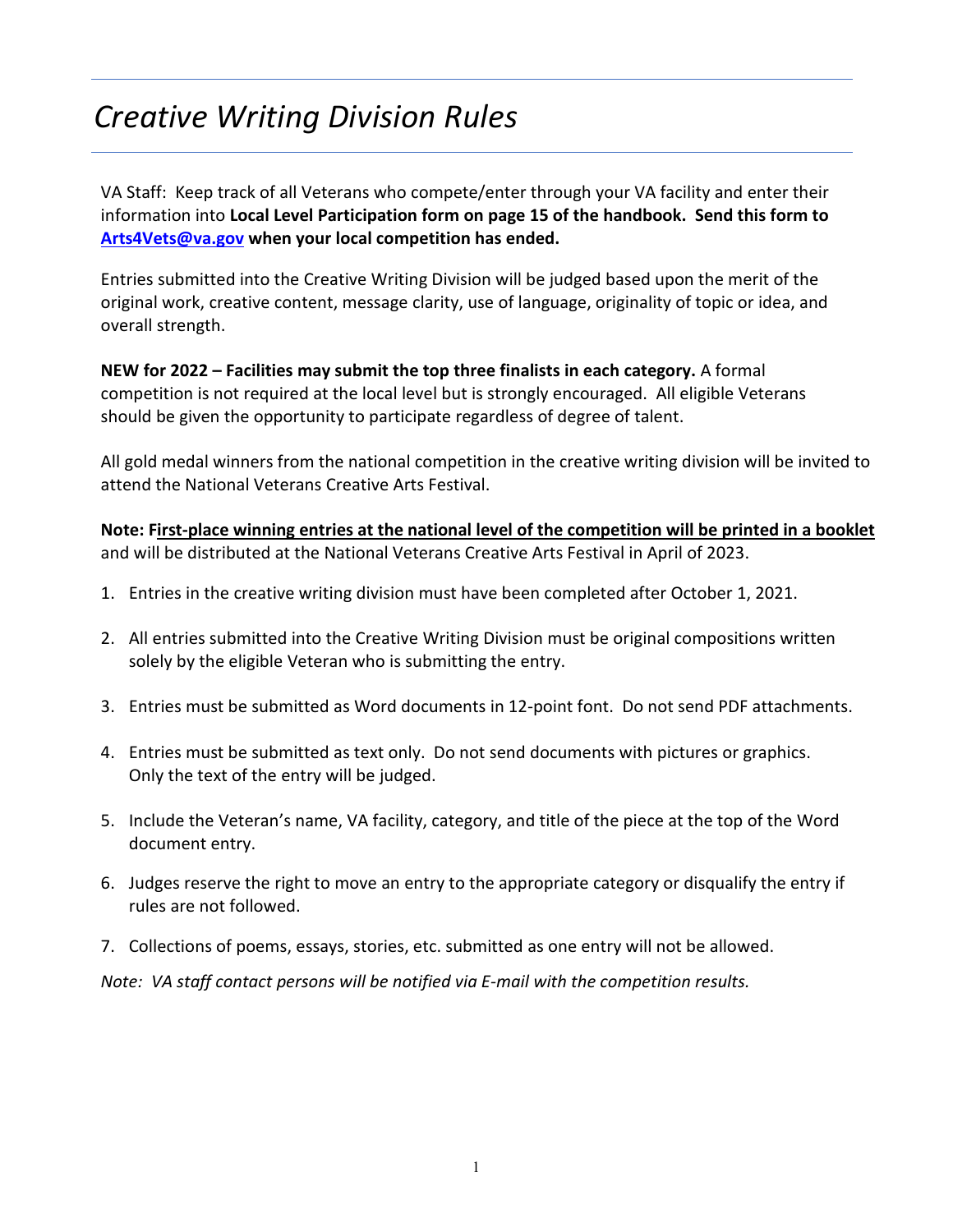# *Creative Writing Categories*

- **1. Poetry Rhyming** A verse composition, **no longer than 48 lines** in length. Poetry humorous entries should be submitted into the Humor category.
- **2. Poetry Non-Rhyming** A composition, **no longer than 48 lines** in length. Poetry humorous entries should be submitted into the Humor category.
- **3. Personal Essay** A non-fiction composition based on something the writer has experienced or felt. Entries in this category **must not exceed 850 words**.
- **4. Humor** All types of works which employ humor as the primary component should be submitted in this category. **Poetry entries should be no longer than 48 lines and prose entries must not exceed 850 words.**
- **5. Short, Short Story** A short story, **no longer than 1,000 words**. The story must have a beginning, middle, and an end.
- **6. Short Script** Part of a script for one or more characters. Scripts should document the movement, scene descriptions, acting style instructions, and dialogue of the characters and should be written in a screenplay format and resemble the blueprint for a play, television show, or film. Short Script entries written in prose format (written language that follows the natural flow of speech, with words and phrases that build full sentences and paragraphs) will not be accepted. Entries in this category **must not exceed 850 words**.
- **7. Military Experience Poetry** Poetry entries related to military experience should be submitted in this category. Entries must be **no longer than 48 lines in length**.
- **8. Military Experience (not poetry)** Entries (not poetry) related to military experience should be submitted in this category. **Entries in this category must not exceed 850 words.**
- **9. Special Recognition** Individual or group. Entries by Veterans who exhibit creative expression through use of creative writing while possessing significant physical or psychological limitations. The intent of this category is to reinforce the concept of the arts as therapy, where individuals use artistic expression to facilitate successful treatment outcomes. **Poetry entries should be no longer than 48 lines and prose entries must not exceed 850 words.**

Entries in this category **MUST** also include:

- **A Word document containing a typed statement/narrative** (25 to 225 words) composed by a VA staff person or the Veteran explaining why the Veteran is deserving of special recognition. **Entries submitted without a write-up will not be judged.**
- Consent form 10-3203 and 10-5345 (included in this handbook) must be signed and dated by the Veteran. The staff contact person submitting the entry for the Veteran should safeguard the signed consent forms at their VA facility.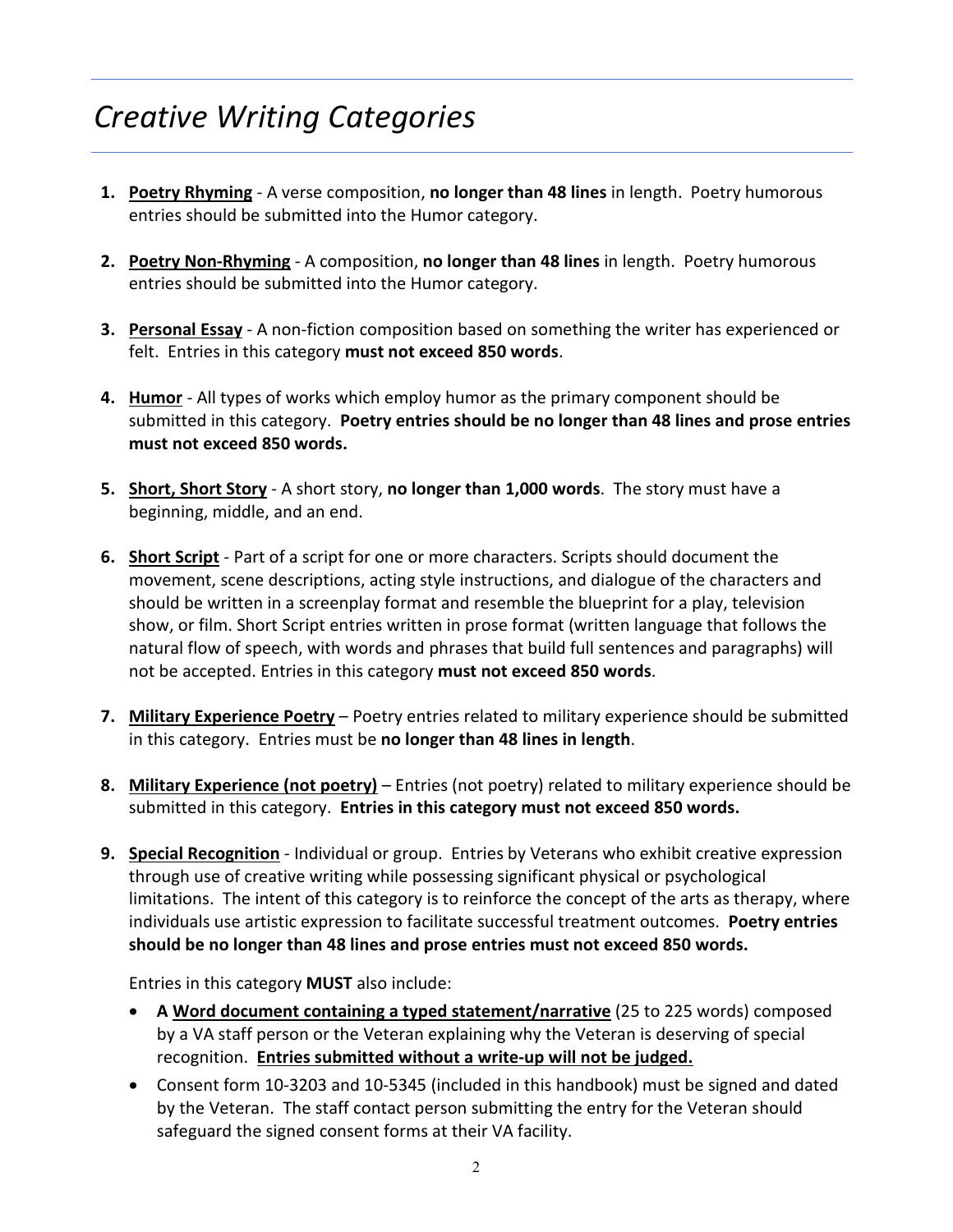# *Sample Creative Writing Judging Criteria*

Category Number: **Category Name:** 

Title of Entry:

| <b>CRITERIA</b>         |   |   |   |   | <b>POINTS</b> |   |   |   |    |
|-------------------------|---|---|---|---|---------------|---|---|---|----|
| <b>Creative Content</b> |   |   | 3 | 4 | 5             | 6 | 8 | 9 | 10 |
| <b>Message Clarity</b>  |   |   | 3 | 4 | 5             | 6 | 8 | 9 | 10 |
| <b>Use of Language</b>  | 1 | າ | 3 | 4 | 5             | 6 | 8 | 9 | 10 |
| <b>Originality of</b>   |   | 2 | 3 | 4 | 5             | 6 | 8 | 9 | 10 |
| <b>Topic or Idea</b>    |   |   |   |   |               |   |   |   |    |
| <b>Overall Strength</b> |   |   | 3 | 4 | 5             | 6 | 8 | 9 | 10 |
| of Composition          |   |   |   |   |               |   |   |   |    |

### **Sample Creative Writing Judging Score Sheet**

#### **TOTAL SCORE** \_\_\_\_\_\_\_

\*Note: References to diagnosis and explanations of emotional or personal content related to the entry or Veteran will not be read or communicated to the national judges. The exception to this rule is an entry submitted into a category that require a write-up.

## *How to Submit Entries to the National Competition*

### National Competition Entry Submission Process – Arts4Vets App

Entries may be submitted **only by facility staff contact persons** to the national level of the competition using the Arts4Vets App.

Non-VA Staff from other government Veteran medical facilities will not have upload access to the Arts4Vets App and may continue submit entries in other ways. Please reach out to the National Director or division chairpersons to coordinate.

Veterans will not be able to submit their own entries through to the national level of competition or directly into the Arts4Vets App. They must work with the VA facility where they are enrolled and meet the local competition deadline dates.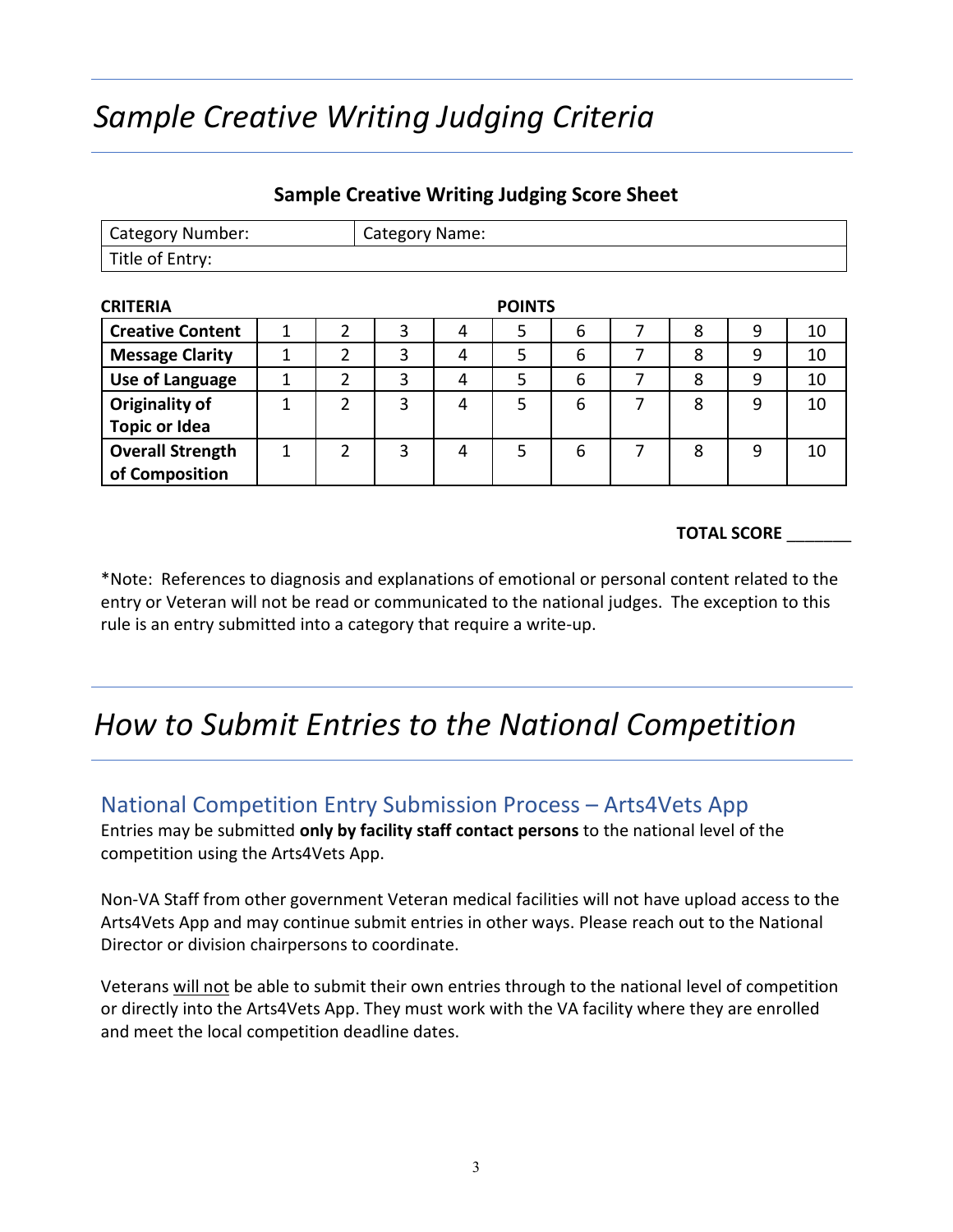## *Creative Writing Division Entry Form*

| Category Number and Name: |  |
|---------------------------|--|
| Title of Piece:           |  |
| Line Count/Word Count:    |  |

#### **Individual Entry – For entries submitted by one Veteran**

| Veteran Name:         |                                                                                                                                               |                     |
|-----------------------|-----------------------------------------------------------------------------------------------------------------------------------------------|---------------------|
| Veteran E-mail:       |                                                                                                                                               |                     |
| Veteran Phone Number: |                                                                                                                                               |                     |
|                       | Veteran gives permission for the entry to be included in a booklet if the<br>entry wins first place at the national level of the competition: | Veteran<br>Initials |

#### **Group Entry – For an entry submitted by a group of Veterans into the Special Recognition category**

| Group Name:                                                           |                            |  |
|-----------------------------------------------------------------------|----------------------------|--|
| Number of Veterans in Group:                                          |                            |  |
| Veterans give permission for the entry to be included in a booklet if | Staff confirms the         |  |
| the entry wins first place at the national level of the competition:  | Veterans provided approval |  |

#### **Group Members:**

| <b>First Name</b> | <b>Last Name</b> | Email | <b>Phone Number</b> |
|-------------------|------------------|-------|---------------------|
|                   |                  |       |                     |
|                   |                  |       |                     |
|                   |                  |       |                     |
|                   |                  |       |                     |

**File Name:** Files uploaded to the new Arts4Vets App will automatically be renamed to coordinate with the entry data. For local competition purposes, it is suggested to name the files in a way that works best for the local staff contact person(s). Suggestion: Division-Cat.#-Title of piece-vet initials

#### **Veterans: By submitting entries into the competition, you are confirming the following statements:**

- I/we confirm this piece was completed entirely by me/us after October 1, 2021. I/we have read all the rules for the division in which I/we am/are entering.
- If this entry wins first place at the national level of the competition, I/we give permission for this writing piece to be printed in a compilation booklet and distributed at the at the National Veterans Creative Arts Festival in April of 2023.

#### **VA Staff Checklist, be sure that each Veteran:**

- Meets the competition eligibility criteria
- Is approved to enter the NVCA Competition as a representative of this VA facility
- Has signed the necessary consent forms (10-3203 and if necessary, 10-5345)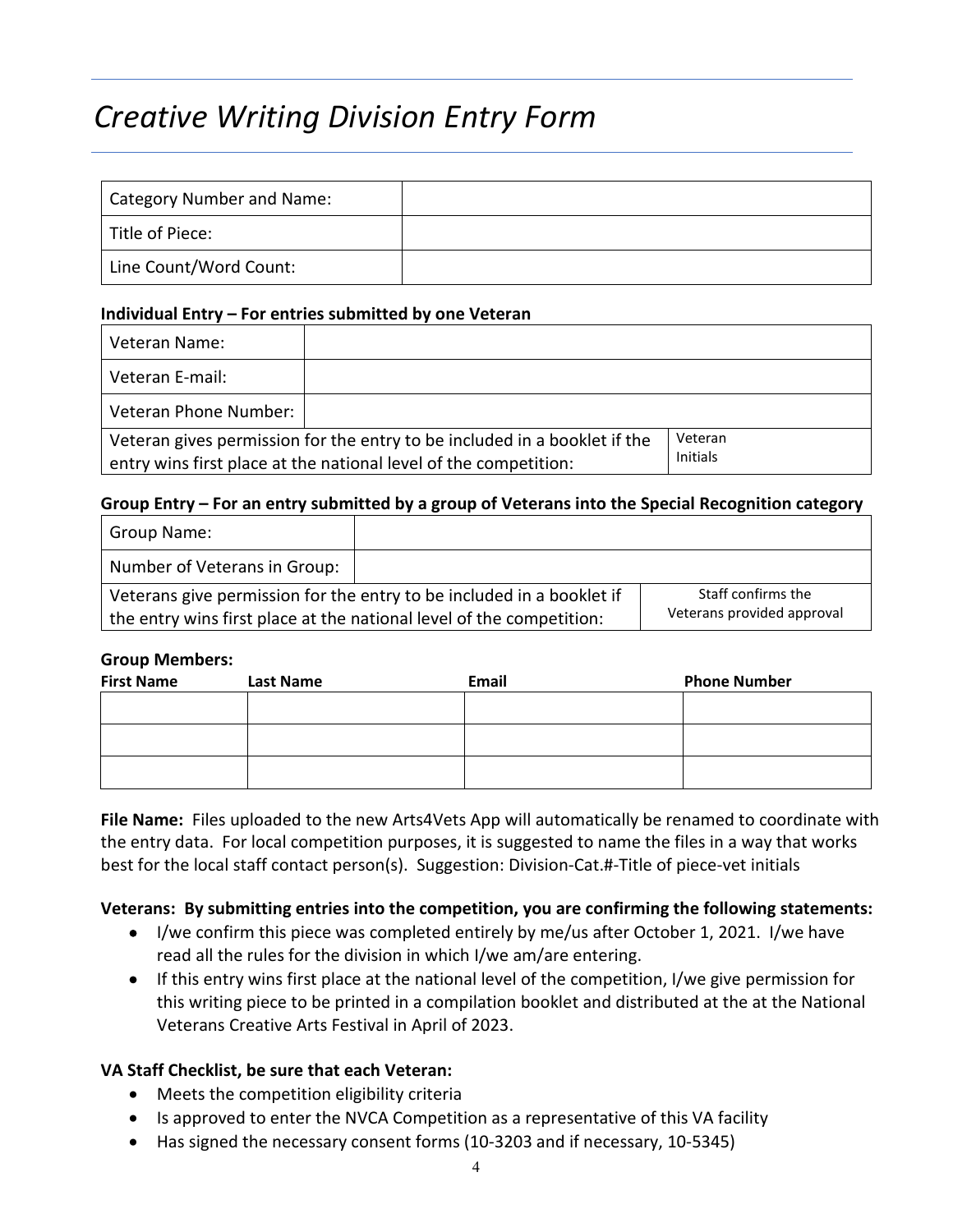### **EACH VETERAN MUST SIGN FORM 10-3203 TO COMPETE IN THE LOCAL AND NATIONAL LEVEL**

**CREATIVE ARTS COMPETITIONS.** The signed form should not be submitted to the Arts4Vets App for national competition judging. The signed form must be safeguarded at the Veteran's VA facility.

### $\mathbf{\mathbf{\Sigma}}$  Department of Veterans Affairs

### **CONSENT FOR PRODUCTION AND USE OF VERBAL OR WRITTEN STATEMENTS, PHOTOGRAPHS, DIGITAL IMAGES, AND/OR VIDEO OR AUDIO RECORDINGS BY VA**

**NAME OF INDIVIDUAL WHOSE STATEMENT, LIKENESS, OR VOICE IS REQUESTED**

**NOTE:** The execution of this form does not authorize production or use of materials except as specified below. The specified material may be produced and used by VA for authorized purposes identified below, such as education of VA personnel, research activities, or promotional efforts. It may also be disclosed outside VA as permitted by law and as noted below. If the material is part of a VA system of records, it may be disclosed outside VA as stated in the "Routine Uses" in the "VA Privacy Act Systems of Records" published in the Federal Register.

The purpose of this form is to document your consent to the Department of Veterans Affairs' (VA) request to obtain, produce, and/or use a verbal or written statement or a photograph, digital image, and/or video or audio recording containing your likeness or voice. By signing this form, you are authorizing the production or use only as specified below.

You are NOT REQUIRED TO CONSENT TO VA's REQUEST to obtain, produce, and/or use your statement, likeness, or voice. Your decision to consent or refuse will not affect your access to any present or future VA benefits for which you are eligible.

You may rescind your consent at any time prior to or during production of a photograph, digital image, or video or audio recording, or before or during your provision of a verbal or written statement. You may rescind your consent after production is complete if the burden on VA of complying with that request is not unreasonable considering the financial and administrative costs, the ease of compliance that number of parties involved, and **the Veteran's VA facility and the Dept. of VA Office of National Veterans Sports Programs & Special Events.**

The photograph, digital image, and/or video or audio recording will be produced while I am (describe the activity or situation) (*To Be Completed by the Department of Veteran Affairs, if applicable)* 

**A participant in an adaptive sport or creative arts therapy program sponsored by the Veteran's VA facility and the Office of National Veterans Sports Programs and Special Events (NVSP&SE) and the American Legion Auxiliary.**

#### **Check at least one of the following (to be completed by VA)**

I hereby voluntarily and without compensation authorize Department of Veterans Affairs NVSP&SE and/or the Veteran's VA facility to produce a photograph, digital image, and/or video or audio recording of me (or of the above named individual if the individual is legally unable to give consent).

 $\vert X \vert$  I hereby voluntarily and without compensation authorize Department of Veterans Affairs NVSP&SE and/or the Veteran's VA facility to obtain or use a verbal or written statement from me (or the of the above named individual if the individual is legally unable to give consent).